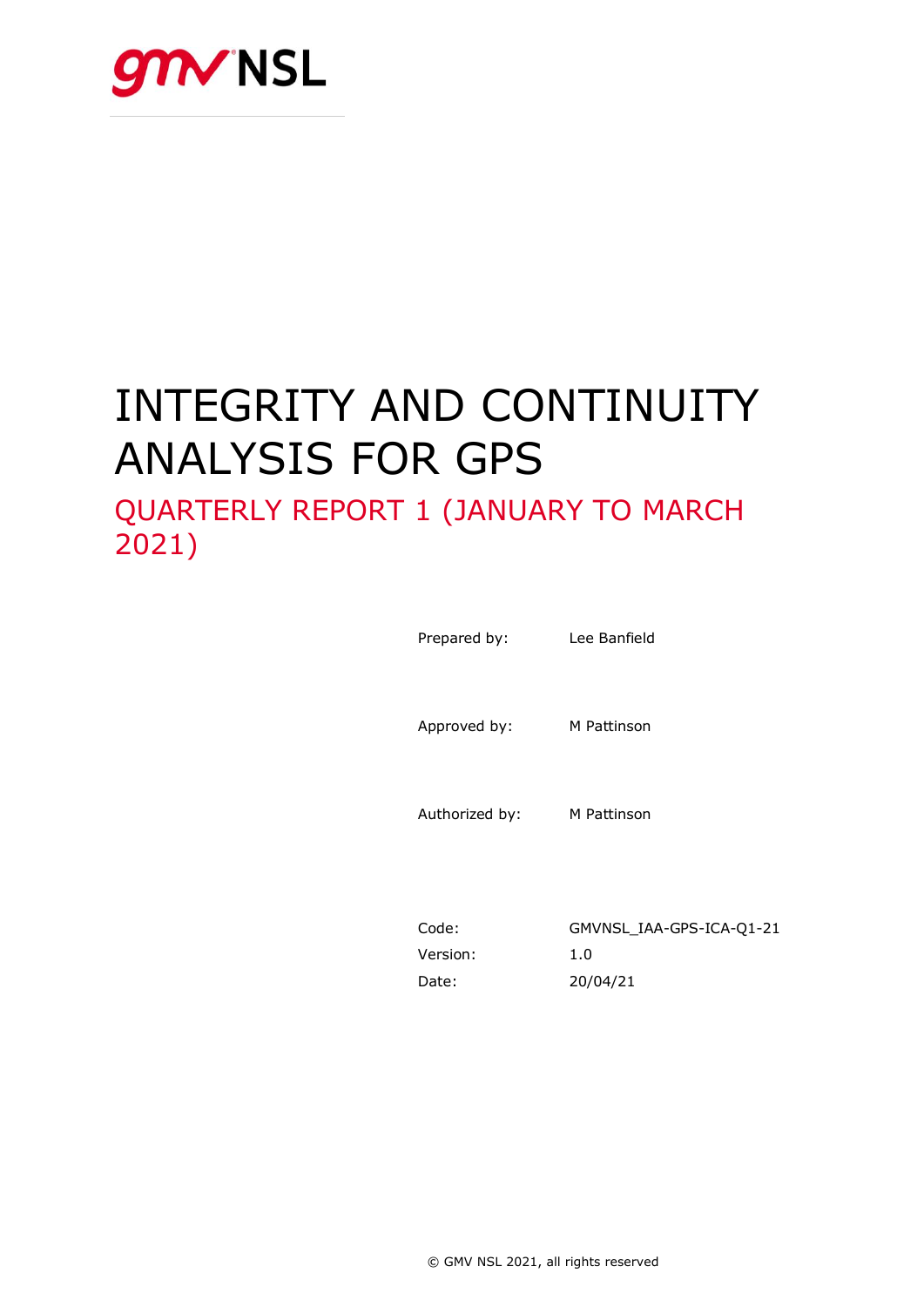

| GMVNSL IAA-GPS-ICA-01-21 | Code:    |  |
|--------------------------|----------|--|
| 20/04/21                 | Date:    |  |
| 1.0                      | Version: |  |
| 2 of 19                  | Page:    |  |

## DOCUMENT STATUS SHEET

| <b>Version</b> | <b>Date</b> | <b>Pages</b> | <b>Changes</b>                 |
|----------------|-------------|--------------|--------------------------------|
| 1.0            | 20/04/2021  | 19           | First version delivered to OSi |
|                |             |              |                                |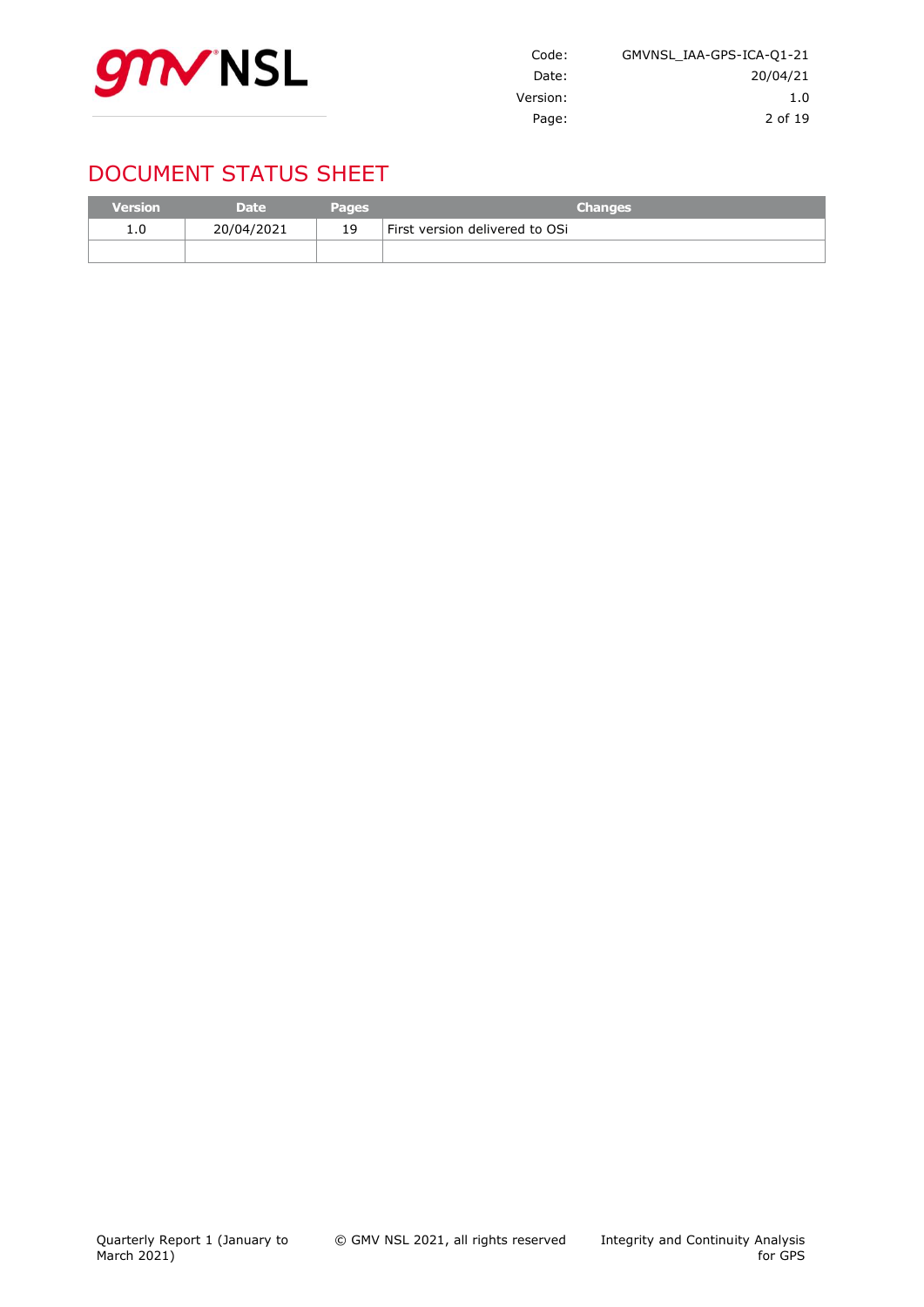

Code: GMVNSL\_IAA-GPS-ICA-Q1-21 Date: 20/04/21 Version:  $1.0$ Page: 3 of 19

## **TABLE OF CONTENTS**

|              | 1.3.1. |  |
|--------------|--------|--|
|              |        |  |
|              |        |  |
| 2.           |        |  |
|              |        |  |
|              |        |  |
|              |        |  |
|              |        |  |
| 3.           |        |  |
| $\mathbf{4}$ |        |  |
| 5.           |        |  |
| 6.           |        |  |
|              |        |  |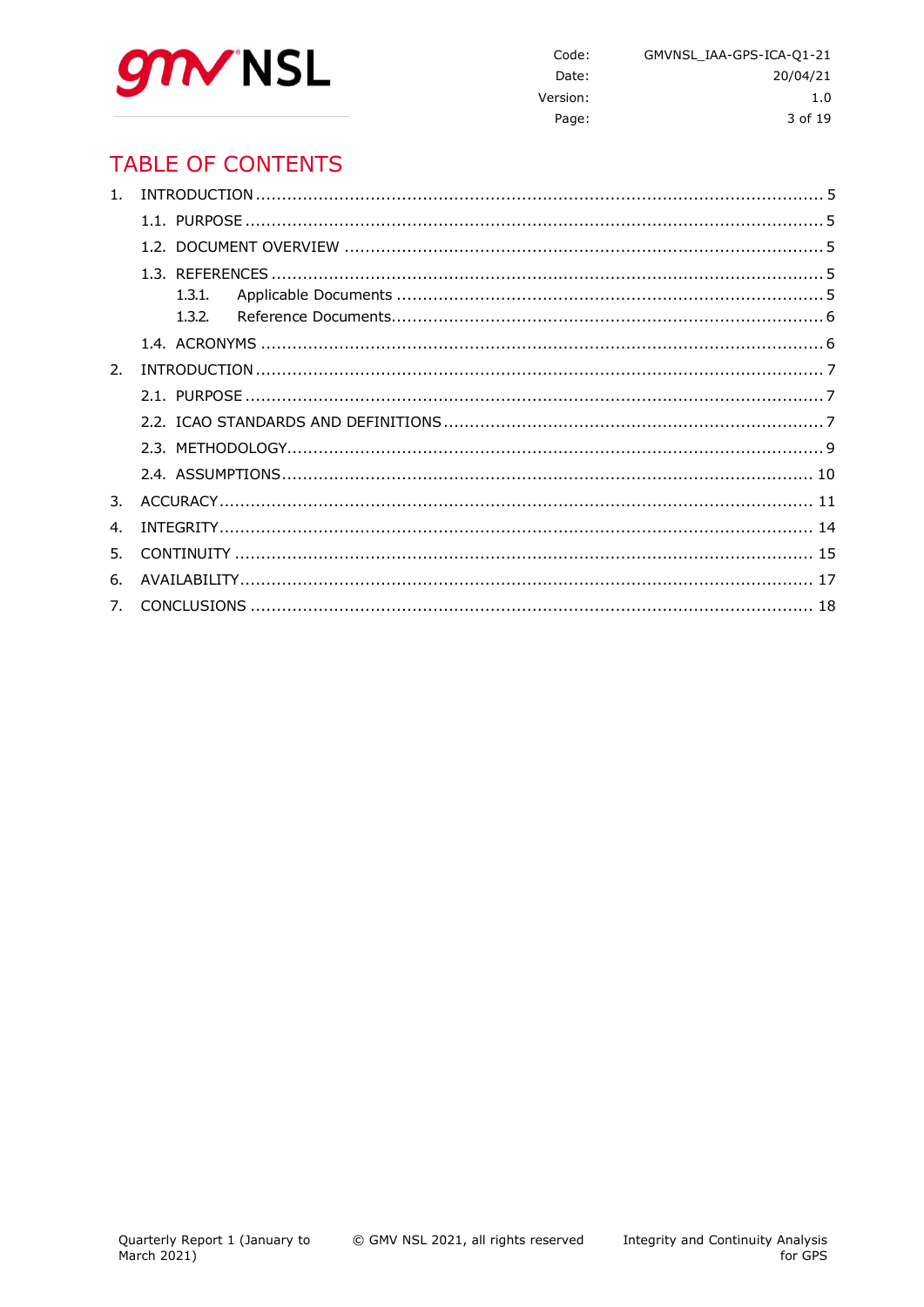

## LIST OF TABLES AND FIGURES

| Figure 3-3: Horizontal Error Distribution above 3m for Monitoring Period  12 |  |
|------------------------------------------------------------------------------|--|
|                                                                              |  |
|                                                                              |  |
|                                                                              |  |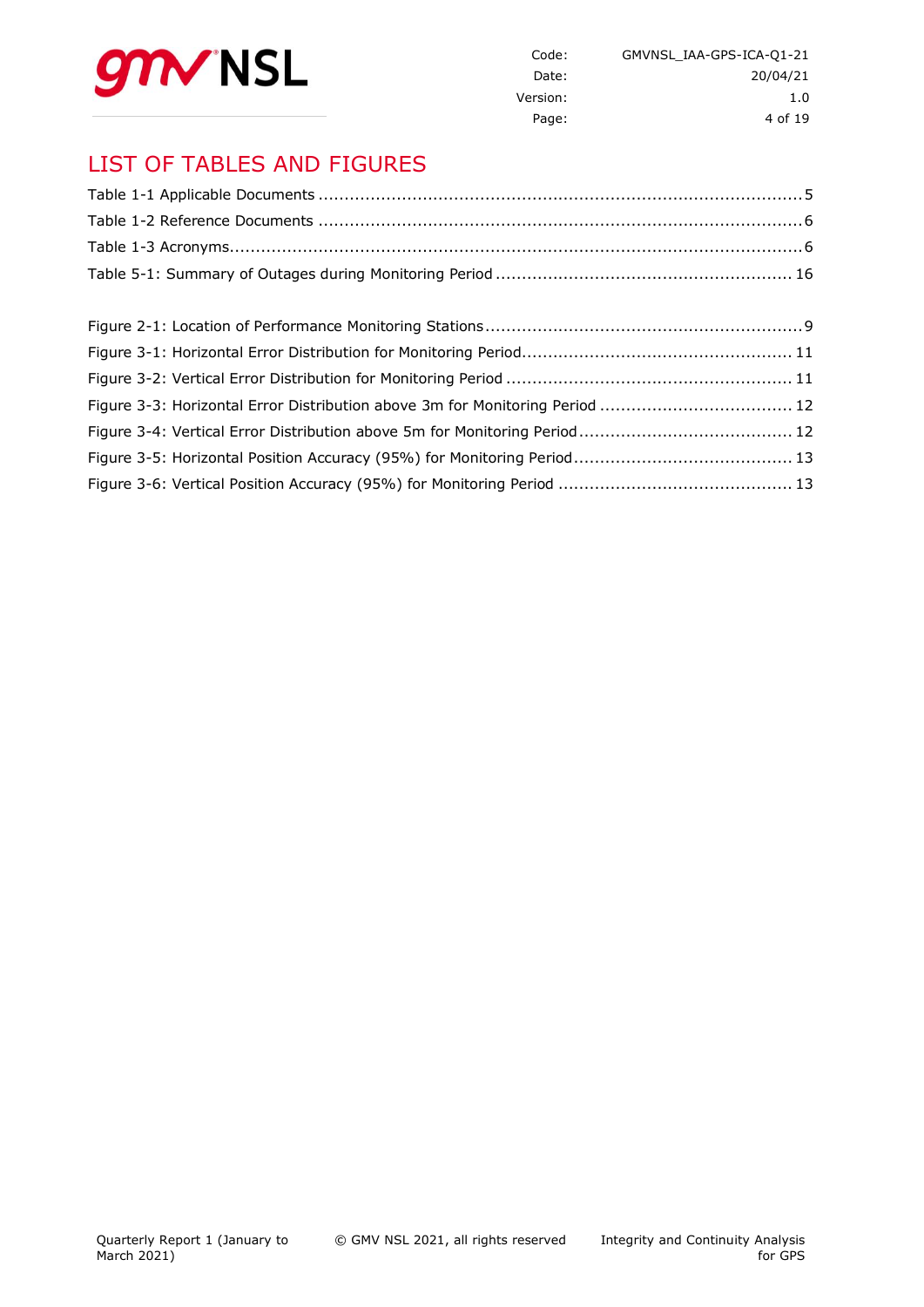

## <span id="page-4-0"></span>1. INTRODUCTION

#### <span id="page-4-1"></span>1.1. PURPOSE

This document presents the results of the integrity and continuity analysis for GPS against ICAO requirements for the period of January to March 2021. The objectives of the study are to compare the measured performance to applicable ICAO SARPs in Annex 10 Volume 1 [RD.1], covering the following parameters [AD.1]:

- Accuracy;
- **Integrity;**
- Continuity;
- **Availability.**

Assuming fault free receiver performance conforming to TSO-C129 specification.

<span id="page-4-2"></span>The performance is analysed using raw data recorded at the OSi site MLG1.

#### 1.2. DOCUMENT OVERVIEW

This document is arranged in the following sections:

- **Section 1**, the current section, is an introduction which describes the purpose, scope and structure of the document;
- **Section 2** introduces the activity, including relevant performance requirements, methodology for assessment and list of assumptions;
- **Section 3** presents the accuracy assessment;
- **Section 4** contains an assessment of the integrity;
- **Section 5** presents the continuity assessment;
- **Section 6** contains an assessment of the availability;
- <span id="page-4-3"></span>**Section 7** presents the conclusions.

#### 1.3. REFERENCES

#### <span id="page-4-4"></span>1.3.1. APPLICABLE DOCUMENTS

The following documents, of the exact issue shown, form part of this document to the extent specified herein. Applicable documents are those referenced in the Contract or approved by the Approval Authority. They are referenced in this document in the form [AD.x]:

#### **Table 1-1 Applicable Documents**

<span id="page-4-5"></span>

| Ref.     | <b>Title</b>                                                                                                                        | Code | <b>Version</b>           | <b>Date</b> |
|----------|-------------------------------------------------------------------------------------------------------------------------------------|------|--------------------------|-------------|
| [AD.1]   | Agreement relating to the provision of services<br>pursuant to request for tenders for the provision<br>of GNSS monitoring services | -    | $\overline{\phantom{a}}$ | 25/06/19    |
| [AD.2]   |                                                                                                                                     |      |                          |             |
| $[AD.3]$ |                                                                                                                                     |      |                          |             |
| $[AD.4]$ |                                                                                                                                     |      |                          |             |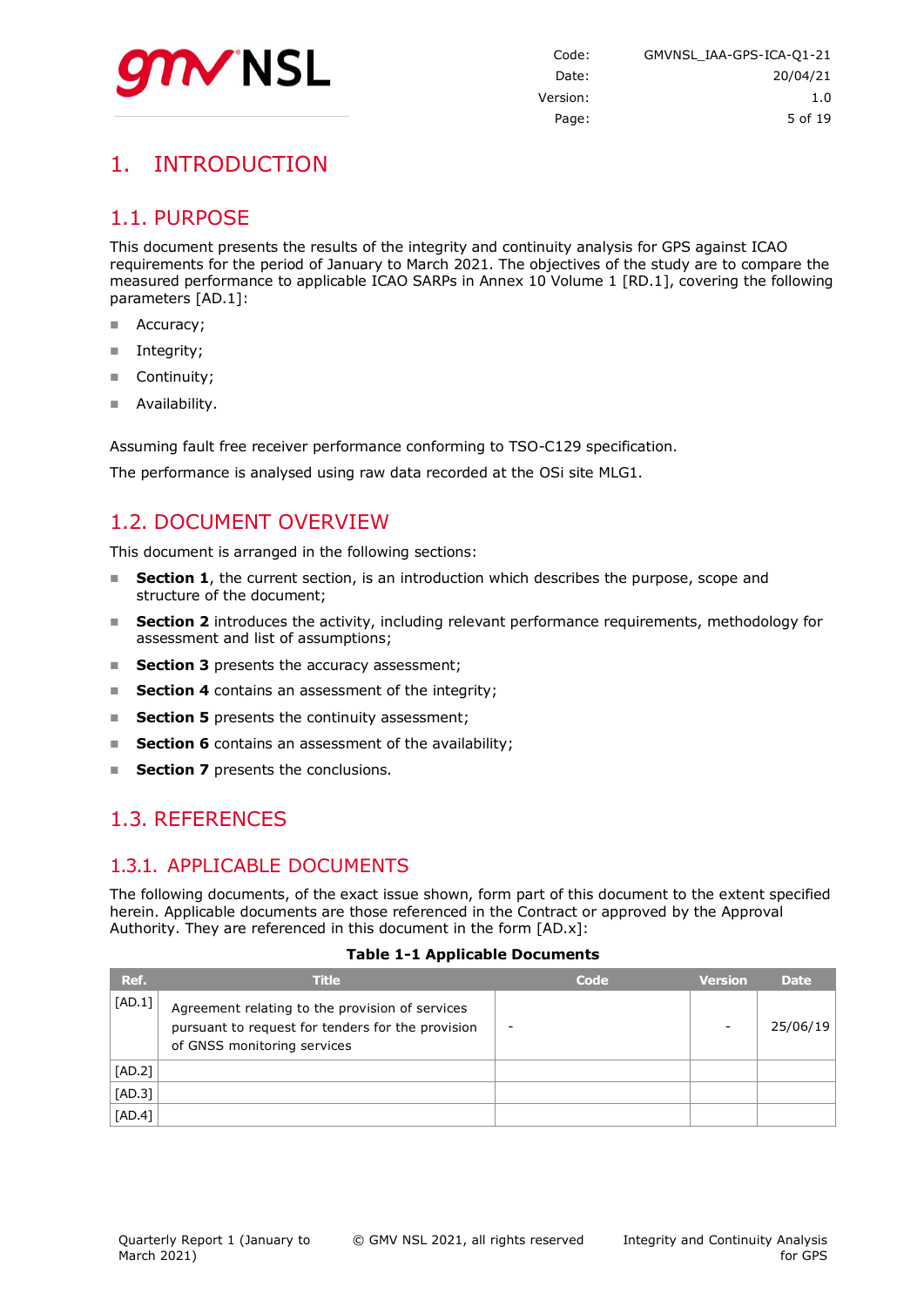

| GMVNSL IAA-GPS-ICA-01-21 | Code:    |
|--------------------------|----------|
| 20/04/21                 | Date:    |
| 1.0                      | Version: |
| 6 of 19                  | Page:    |

#### <span id="page-5-0"></span>1.3.2. REFERENCE DOCUMENTS

The following documents, although not part of this document, amplify or clarify its contents. Reference documents are those not applicable and referenced within this document. They are referenced in this document in the form [RD.x]:

<span id="page-5-2"></span>

| Ref.   | <b>Title</b>                                                                                                                                       | Code                               | <b>Version</b>             | Date             |
|--------|----------------------------------------------------------------------------------------------------------------------------------------------------|------------------------------------|----------------------------|------------------|
| [RD.1] | ICAO SARPS, Annex 10: International Standards<br>and Recommended Practices: Aeronautical<br>Telecommunications, Volume 1: Radio Navigation<br>Aids |                                    | 7 <sup>th</sup><br>Edition | July 2018        |
| [RD.2] | Global Positioning System Standard Positioning<br>Service Performance Standard                                                                     | <b>GPS SPS</b>                     | 5 <sup>th</sup><br>Edition | April 2020       |
| [RD.3] | Reference Set of Parameters for RAIM Availability<br>Simulations', EUROCAE WG-62                                                                   |                                    |                            | 8-9 July<br>2003 |
| [RD.4] | The International GNSS Service in a changing<br>landscape of Global Navigation Satellite Systems                                                   | Journal of Geodesy 83: 191-<br>198 |                            | 2009             |

#### **Table 1-2 Reference Documents**

#### <span id="page-5-1"></span>1.4. ACRONYMS

Acronyms used in this document and needing a definition are included in the following table:

#### **Table 1-3 Acronyms**

<span id="page-5-3"></span>

| <b>Acronym</b> | <b>Definition</b>                        |
|----------------|------------------------------------------|
| <b>AOD</b>     | Age of Data                              |
| <b>GNSS</b>    | Global Navigation Satellite System       |
| <b>GPS</b>     | Global Positioning System                |
| <b>HDOP</b>    | Horizontal Dilution of Precision         |
| <b>IAA</b>     | <b>Irish Aviation Authority</b>          |
| IGS            | <b>International GNSS Service</b>        |
| <b>NANU</b>    | Notice Advisory to Navstar Users         |
| <b>NOTAM</b>   | Notice To Airmen                         |
| <b>PDOP</b>    | Position Dilution Of Precision           |
| RAIM           | Receiver Autonomous Integrity Monitoring |
| <b>SIS</b>     | Signal In Space                          |
| <b>SPS</b>     | <b>Standard Positioning Service</b>      |
| <b>TTA</b>     | Time To Alarm                            |
| <b>UERE</b>    | User Equivalent Range Error              |
| <b>URA</b>     | User Range Accuracy                      |
| <b>URE</b>     | User Range Error                         |
| <b>VDOP</b>    | <b>Vertical Dilution Of Precision</b>    |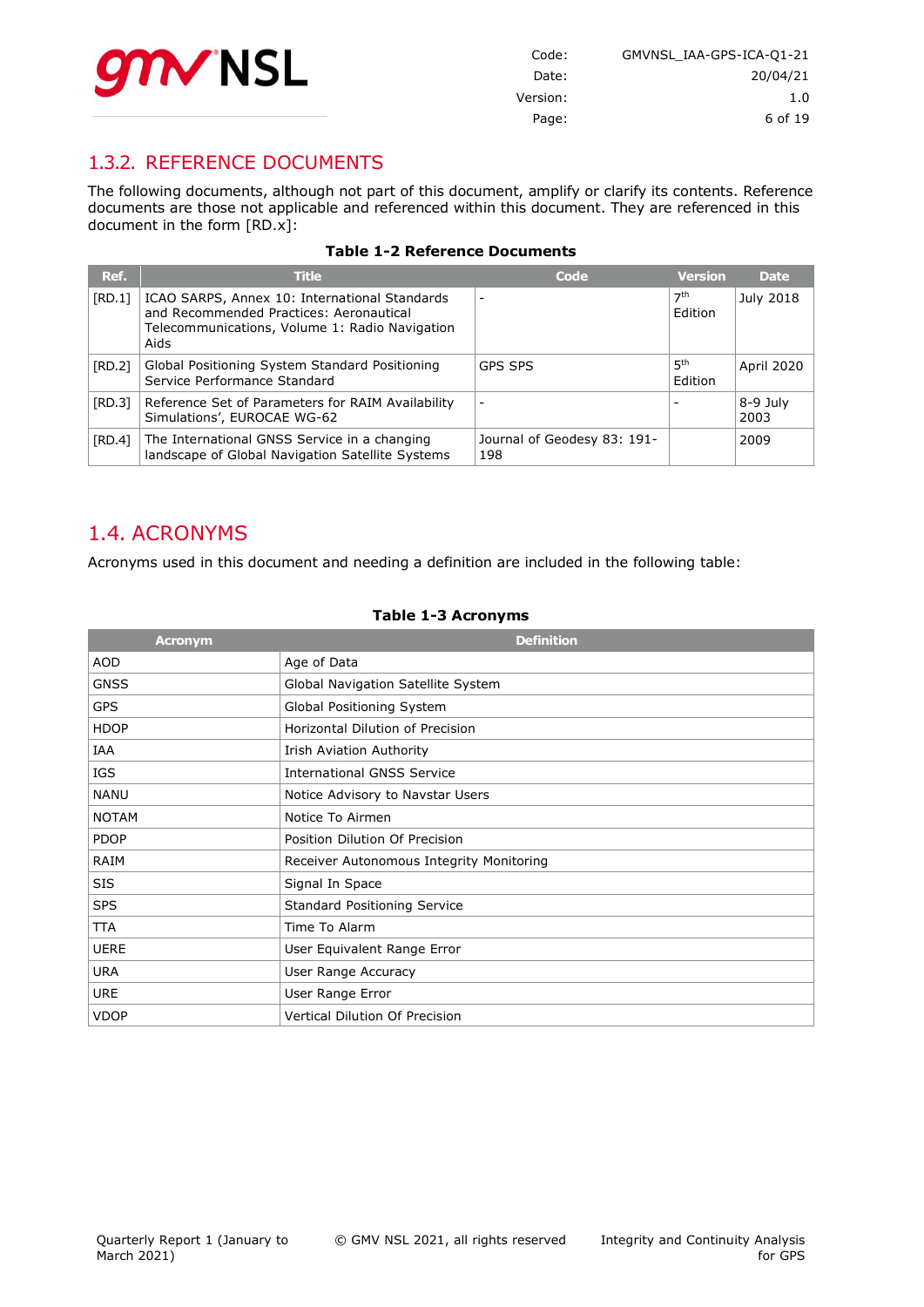

## <span id="page-6-0"></span>2. INTRODUCTION

#### <span id="page-6-1"></span>2.1. PURPOSE

The purpose of the performance monitoring activity [AD.1] is to collect and analyse data on the performance of the GPS Signal In Space (SIS). For this report, the applicable requirements are defined in the ICAO SARPs (Standards and Recommended Practices) contained in Annex 10 to the Convention on International Civil Aviation, Volume 1 Radio Navigation Aids [RD.1].

#### <span id="page-6-2"></span>2.2. ICAO STANDARDS AND DEFINITIONS

The ICAO Annex 10 Volume 1 Chapter 3 Section 3.7 details the ICAO SARPS for GNSS [RD.1]. Section 3.7.2.4.1 sets the Signal-in-Space (SiS) performance requirements. An important assumption made in this respect is that *"the combination of GNSS elements and a fault-free receiver shall meet the SiS requirements defined in Table 3.7.2.4- 1 (located at the end of section 3.7)".* The table below presents the requirements specified for NPA together with a number of corresponding notes.

| <b>Horizontal</b><br><b>Accuracy</b><br>95%<br>(Notes 1 and<br>$\vert 3)$ | <b>Horizontal Alert</b><br><b>Limit</b> | <b>Integrity</b>        | <b>Time to</b><br><b>Alert</b><br>(Note 3) | <b>Continuity</b><br>(Note 4)                            | <b>Availability</b><br>(Note 5) |
|---------------------------------------------------------------------------|-----------------------------------------|-------------------------|--------------------------------------------|----------------------------------------------------------|---------------------------------|
| 220 <sub>m</sub>                                                          | 556m                                    | $1 - 1 \times 10 - 7/h$ | 10 <sub>s</sub>                            | $1 - 1 \times 10 - 4/h$<br>to<br>$1 - 1 \times 10 - 8/h$ | $0.99$ to<br>0.99999            |

*Note 1 – The 95th percentile values for GNSS position errors are those required for the intended operation at the lowest height above threshold (HAT), if applicable.*

*Note 3 – The accuracy and time–to-alert requirements include the nominal performance of a fault free receiver.*

*Note 4 – Ranges of values are given for the continuity requirement for NPA operations, as this requirement is dependent upon several factors including the intended operation, traffic density, complexity of airspace and availability of alternative navigational aids. The lower value given is the minimum requirement for areas with low traffic density and airspace complexity.*

*Note 5 – A range of values is given for the availability requirement as these requirements are dependent upon the operational need which is based upon several factors including the frequency of operations, weather environments, the size and duration of outages, availability of alternative navigational aids, radar coverage, traffic density and reversionary operational procedures. The lower values given are the minimum availabilities for which a system is considered to be practical but are not adequate to replace non-GNSS navigation aids. For approach and departure, the higher values given are based upon the availability requirements at airports with a large amount of traffic assuming that operations to or from multiple runways are affected but reversionary operational procedures ensure the safety of the operation.*

Some related definitions for the performance requirements are given below.

#### **Horizontal Accuracy**

Annex 10 Volume 1 Attachment D section 3.2.1 states: *"GNSS position error is the difference between the estimated position and the actual position. For an estimated position at a specific location, the probability should be at least 95 per cent that the position error is within the accuracy requirement."*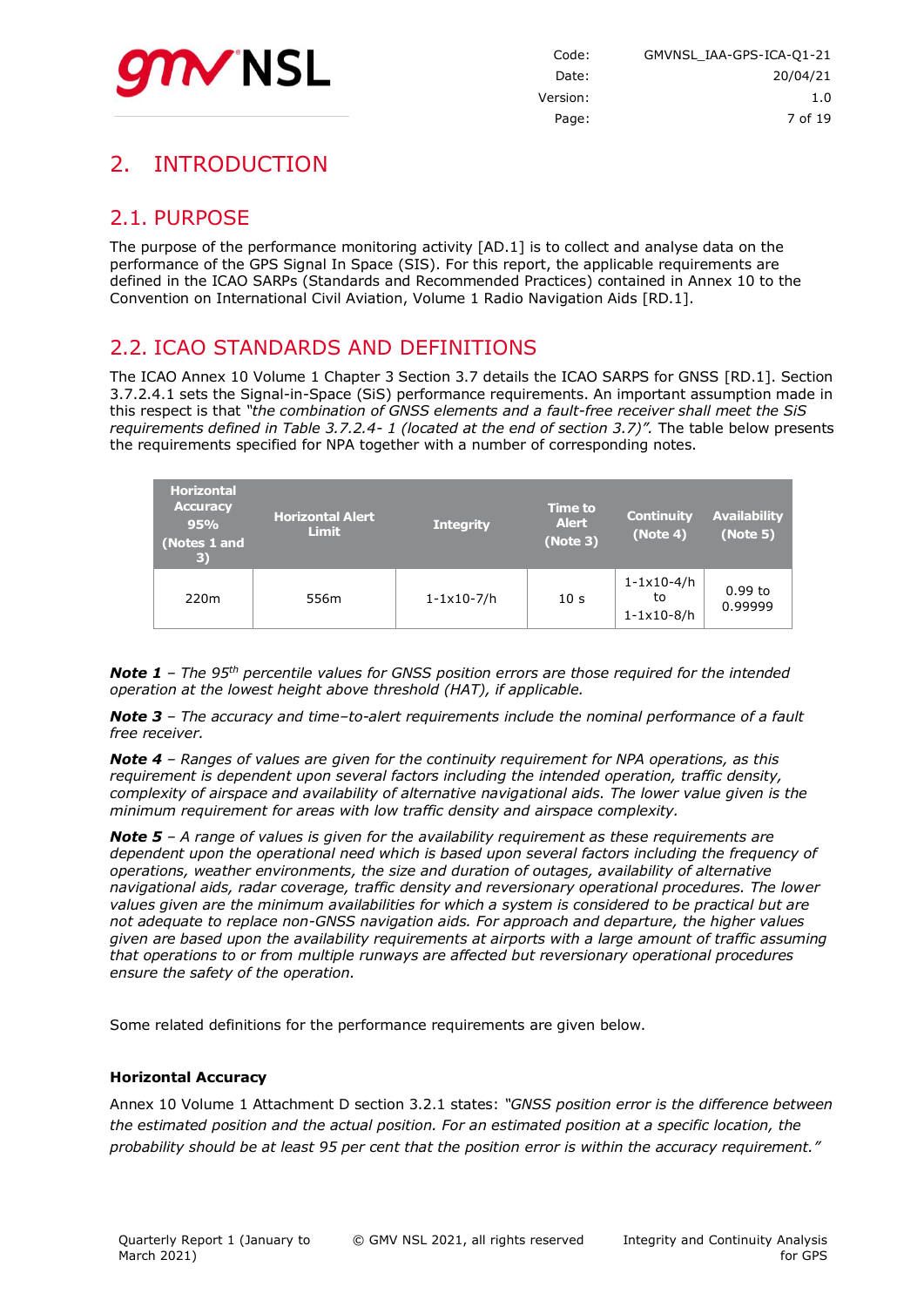

| GMVNSL IAA-GPS-ICA-01-21 | Code:    |
|--------------------------|----------|
| 20/04/21                 | Date:    |
| 1.0                      | Version: |
| 8 of 19                  | Page:    |

#### **Integrity, Horizontal Alert Limit, Time to Alert**

ICAO Annex 10 Volume 1 Attachment D section 3.3.1 states: "*Integrity is a measure of the trust that can be placed in the correctness of the information supplied by the total system. Integrity includes the ability of a system to provide timely and valid warnings to the user (alerts) when the system must not be used for the intended operation (or phase of flight)."* Therefore, integrity is the probability of not using a radiated false guidance signal.

For a loss of integrity to occur, the following conditions need to exist at the same time:

- radiation from the satellite system of a signal, which would result in a derived position error outside the ICAO GNSS NPA Horizontal Alert Limit (HAL), and
- failure to detect and indicate when the ICAO GNSS NPA HALs have been exceeded for a period of time beyond the ICAO GNSS NPA Time-To-Alert (TTA) period.

In this respect, the following points are relevant:

- The GPS SPS [RD.2] incorporates monitoring of the health of the satellites. This monitoring is not at the required probability level nor is it sufficiently prompt to fulfil the ICAO GNSS Horizontal Accuracy and TTA requirements.
- The use of at least a TSO-C129a compliant receiver will be necessary for GPS supported NPAs in accordance with AMC-20-XX. This type of receiver provides "Real-time monitoring" of the derived GPS position by the use of Receiver Autonomous Integrity Monitoring (RAIM).
- The requirements for the integrity contribution of the receiver are specified in document RTCA DO-208 Table 2-1 "GPS Position Integrity Performance Requirements", which is referenced from document TSO-C129a. Table 2-1 sets a minimum detection probability at 0.999.
- The ICAO requirement for integrity for GPS when used to provide a NPA is  $1-(1\times10-7)$  per flight hour.
- Taking into account the receiver detection probability of 0.999 there remains an integrity requirement of  $1 - (1 \times 10^{-4})$  per flight hour to be achieved by the remaining parts of the system. These remaining parts include the performance of the SIS and any other real time monitoring devices in use.

#### **Continuity**

Annex 10 Attachment D section 3.4.1 states: "*Continuity of service of a system is the capability of the system to perform its function without unscheduled interruptions during the intended operation."* ICAO provides a range of values for continuity; the value used by a specific aerodrome will depend upon several factors including the intended operation, traffic density, complexity of airspace and availability of alternative navigational aids. Guidance on setting this requirement can be found in Annex 10 Volume 1 Attachment D section 3.4.2.3

It should be noted that the ICAO SARPs for NPA are consistent with those for en-route. In this respect, Annex 10 Volume 1 Attachment D section 3.4.2.1 states: "*For en-route operations, continuity of service relates to the capability of the navigation system to provide a navigation output with the specified accuracy and integrity throughout the intended operation, assuming that it was available at the start of the operation."*

Therefore, loss of continuity (strictly in the case of SiS, i.e. assuming a fault free receiver) can be considered to be when the horizontal alert limit cannot be achieved due to an unexpected failure of the GPS service for 10 Seconds or more, during a period when RAIM is predicted to be available for a specific approach.

#### **Availability**

ICAO Annex 10 Volume 1 Attachment D section 3.5.1 states: *"The availability of GNSS is characterized by the portion of time the system is to be used for navigation during which reliable navigation information is presented to the crew, autopilot, or other system managing the flight of the aircraft". Furthermore, Section 3.5.6 states: "The availability of GNSS should be determined through design, analysis and modelling, rather than measurement."*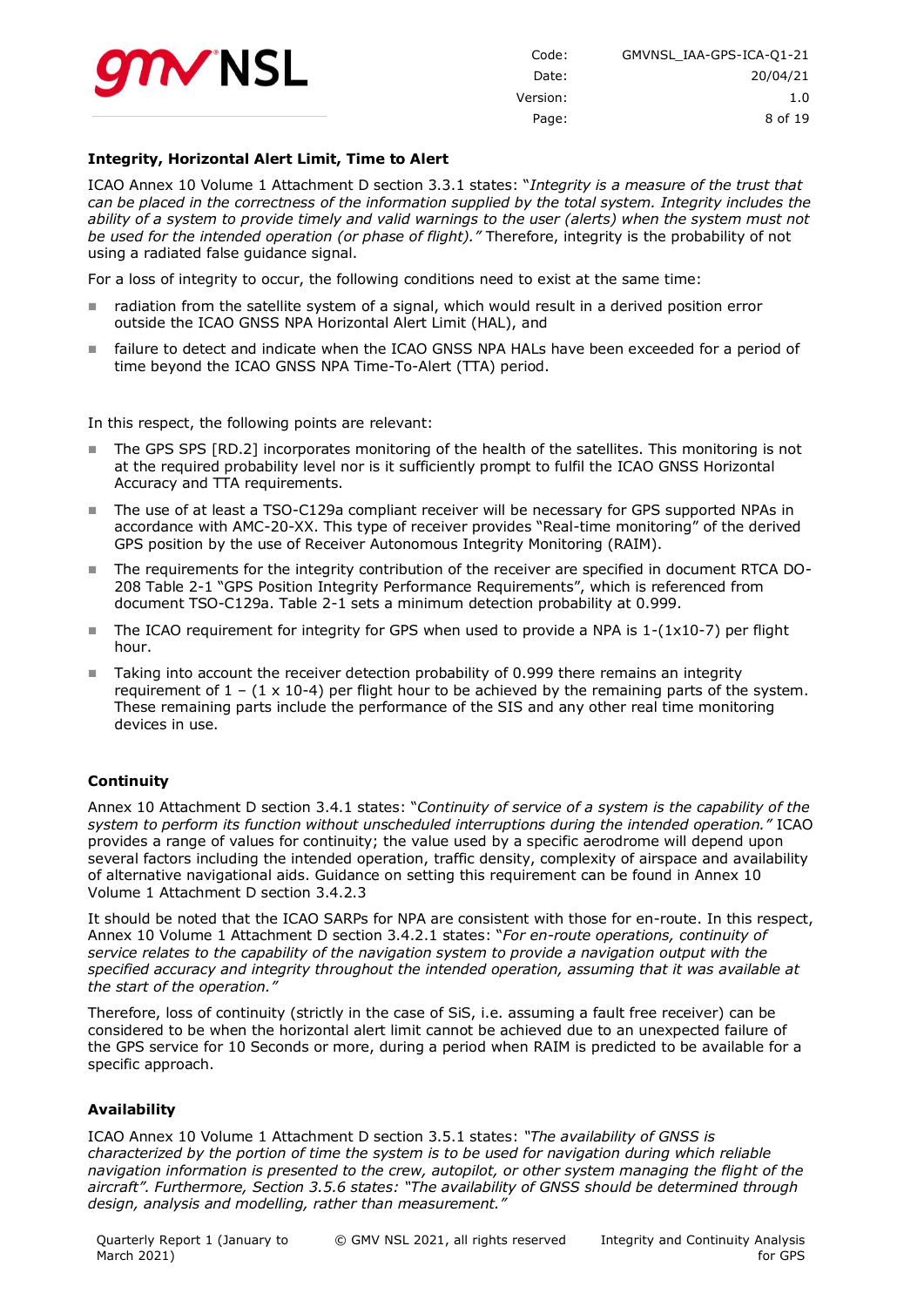

| GMVNSL IAA-GPS-ICA-01-21<br>Code: |         |
|-----------------------------------|---------|
| 20/04/21<br>Date:                 |         |
| Version:                          | 1.0     |
| Page:                             | 9 of 19 |
|                                   |         |

Under normal conditions, availability of the signal from sufficient satellites for the provision of RAIM, a prerequisite for the use of GPS in support of a NPA, is predictable and may be assessed in advance of the use of the instrument approach procedure.

## <span id="page-8-0"></span>2.3. METHODOLOGY

For the performance analysis in this report, raw GPS measurement data from reference stations has been analysed. The primary source of data is the OSi network of active stations in Ireland. OSi operates a national network of GNSS receiver stations. The network consists of 25 receivers that provide 24-hour availability of dual frequency GPS and GLONASS data. For the purposes of this performance monitoring activity, OSi provides raw data for 2 of these sites to NSL for processing and analysis. The sites that are used are Mullingar (MLG1) and Sligo Hospital (SLGO). The locations of these sites are shown in [Figure 2-1.](#page-8-1)



**Figure 2-1: Location of Performance Monitoring Stations**

<span id="page-8-1"></span>In this report, MLG1 is used as the main site to provide performance monitoring across the whole of Irish airspace and SLGO is a back-up in case of problems with MLG1 and to allow cross-checking of performance in the case of anomaly investigations. These sites have been chosen to fulfil the following criteria:

- Centrally located within Ireland in order to ensure monitoring of complete airspace;
- Good data availability and continuity (i.e. avoid sites with historically poor data availability);
- Good measurement quality (i.e. avoid sites with known interference, multipath or sky visibility issues);
- Availability of required observation types and data.

In case there are problems with the data access simultaneously from both MLG1 and SLGO, data from the EGNOS RIMS station at Cork will be used. The raw observation data is made available through the EGNOS Data Access Server (EDAS) in real-time or via an ftp archive.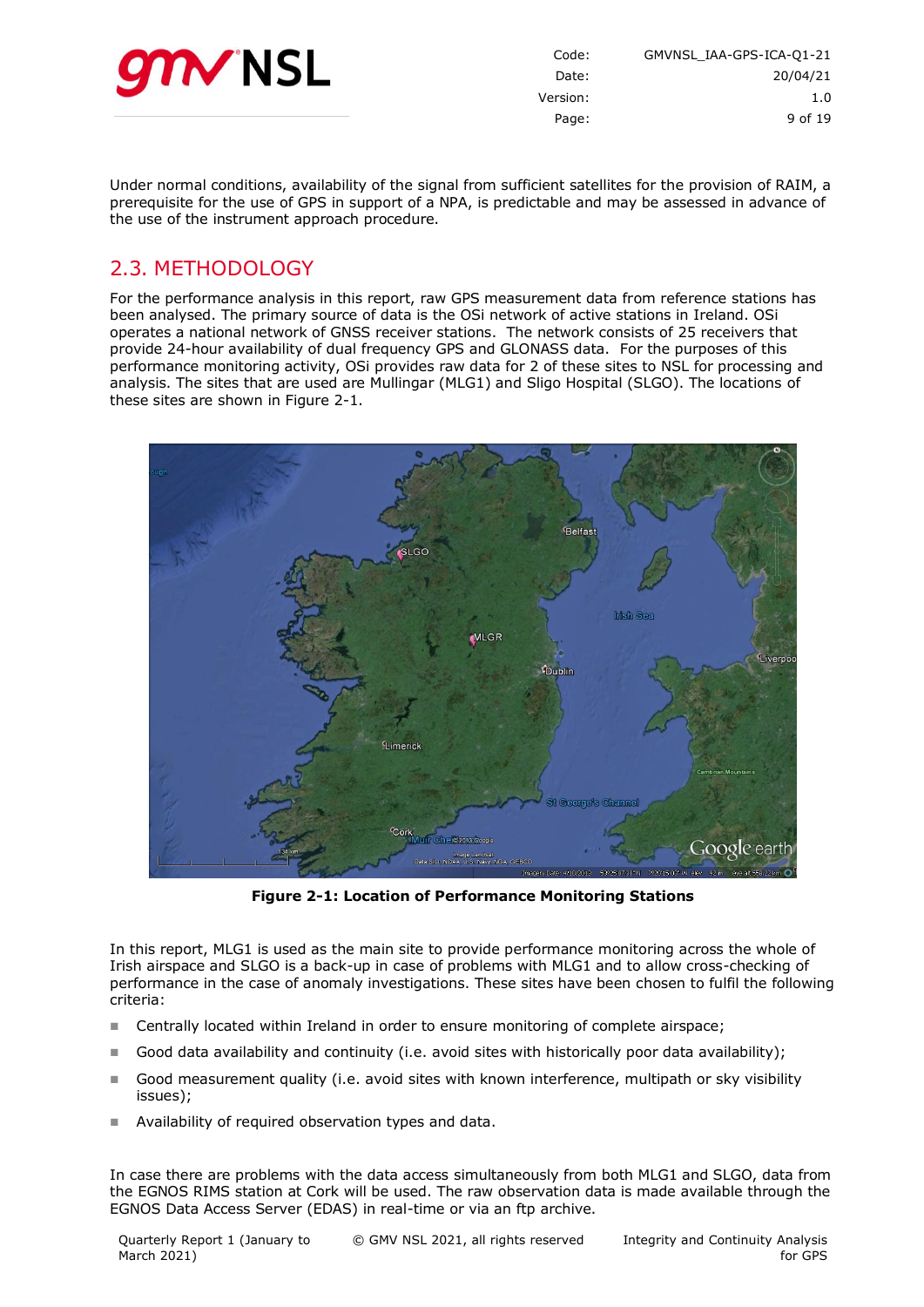

#### <span id="page-9-0"></span>2.4. ASSUMPTIONS

For processing the raw data and generating the results the following assumptions are made:

- Single frequency (L1) processing with C/A code;
- 5-degree elevation mask used;
- Broadcast iono model (Klobuchar) used to remove ionospheric errors;
- RTCA trop model used to remove tropospheric errors;
- Weighted least squares RAIM algorithm used for RAIM prediction (protection level computation) and Fault Detection;
- Probability of missed detection = 0.001 and Probability of false alarm =  $1x10-5$  for RAIM computations;
- UERE budget (non-SIS components) used in position solution and for RAIM predictions based given below [RD.3]:

| <b>Elevation,</b><br><u>degrees</u> | Error,<br>metres |
|-------------------------------------|------------------|
| 5                                   | 7.48             |
| 10                                  | 6.64             |
| 15                                  | 5.92             |
| 20                                  | 5.31             |
| 30                                  | 4.31             |
| 40                                  | 3.57             |
| 50                                  | 3.06             |
| 60                                  | 2.73             |
| 90                                  | 2.44             |

The URA value from the broadcast navigation message is combined with the values in the table to form the total UERE for the observations.

As the actual monitoring is based on the measurements from one receiver, the following points should be noted:

- **Performance monitoring is local to the monitoring station with a coverage area defined by the** correlation of the major error sources and the configuration of the constellation.
- The range domain errors contain the residuals of other error sources other than the SIS range errors, hence the performance statistics generated are conservative.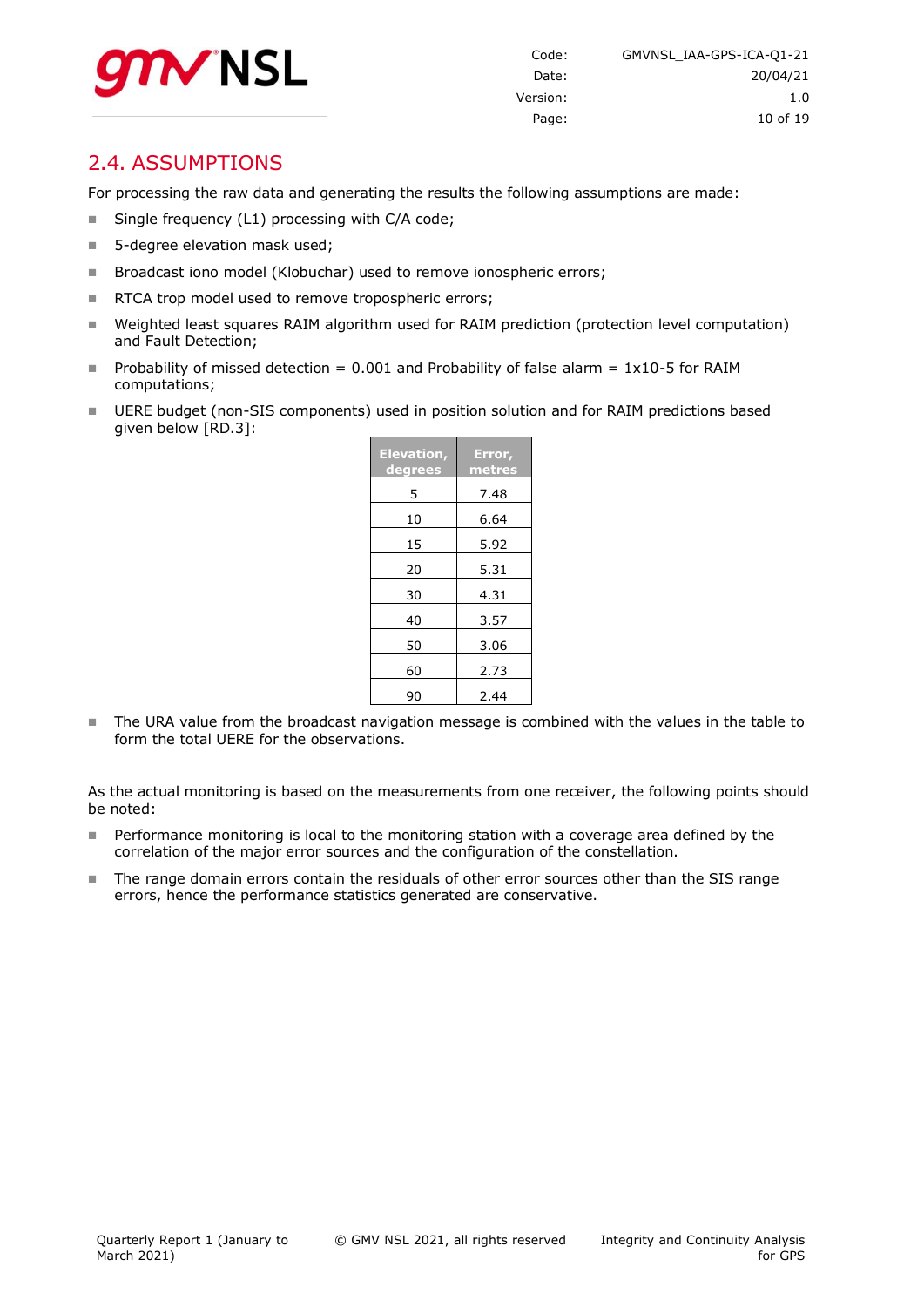

| GMVNSL IAA-GPS-ICA-01-21 | Code:    |
|--------------------------|----------|
| 20/04/21                 | Date:    |
| 1.0                      | Version: |
| 11 of 19                 | Page:    |

## <span id="page-10-0"></span>3. ACCURACY

Accuracy is defined as the measure of the calculated position error between the position solution and the known location of the antenna at the 95th percentile. The position solution is computed at the receiver using the L1 GPS measurements at 1Hz rate above an elevation of 5 degrees. The horizontal and vertical error distributions for the period January to March 2021 are shown in the following figures for fault-free solutions (i.e. no problems indicated). The samples shown in each figure are in error bins of 1cm and include position errors from all days during the monitoring period.



**Figure 3-1: Horizontal Error Distribution for Monitoring Period**

<span id="page-10-1"></span>

**Figure 3-2: Vertical Error Distribution for Monitoring Period**

<span id="page-10-2"></span>It can be seen that the horizontal errors are most commonly around 1 to 2m.

To better understand the maximum errors, details of the horizontal error distribution above 3m and vertical error distribution above 5m are also shown.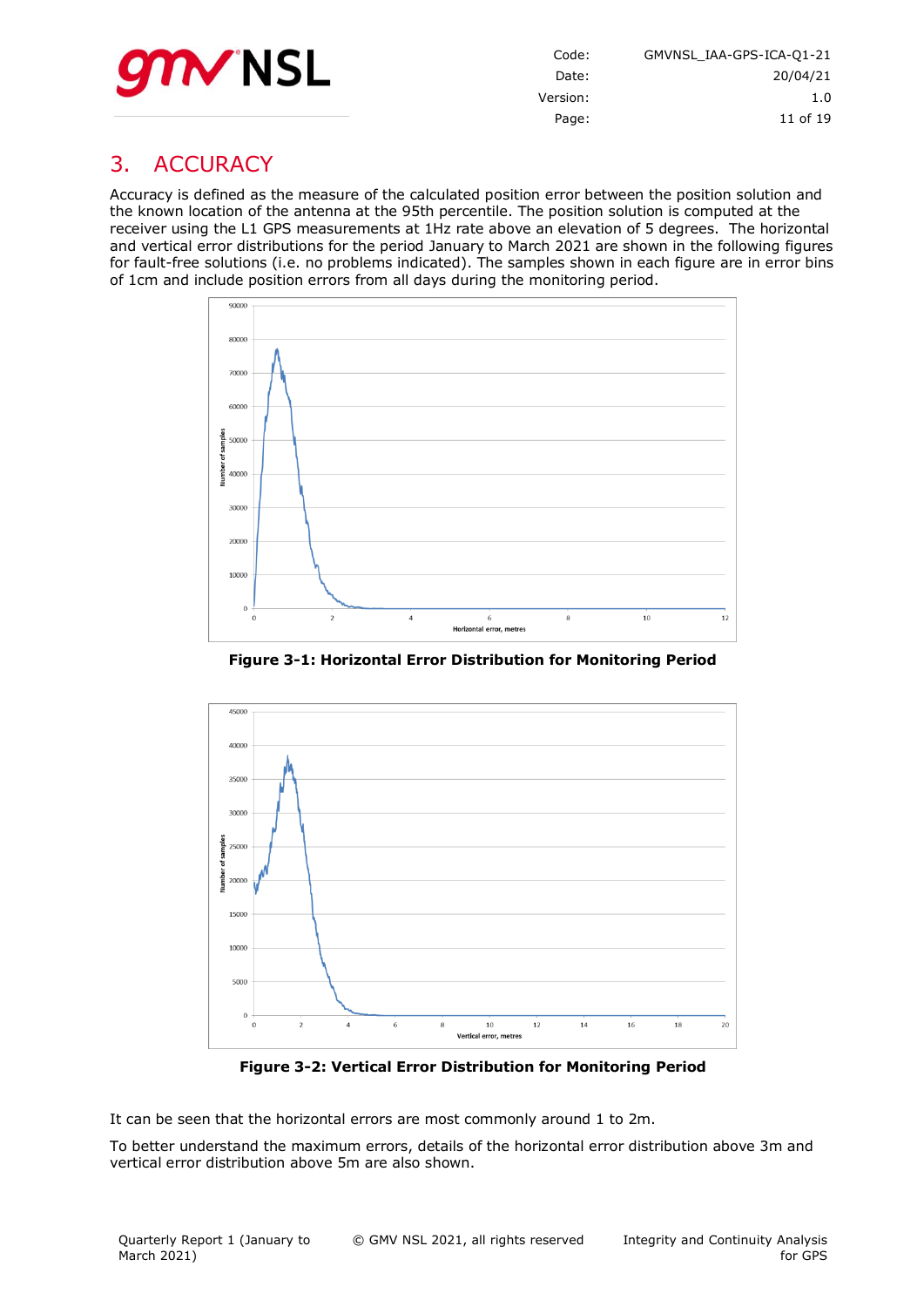



<span id="page-11-0"></span>**Figure 3-3: Horizontal Error Distribution above 3m for Monitoring Period**



**Figure 3-4: Vertical Error Distribution above 5m for Monitoring Period**

<span id="page-11-1"></span>It is clear from the results that the maximum horizontal errors are well below the accuracy requirement for Non-Precision Approach (220m, 95%). The daily 95% position errors are also shown to illustrate the fact that the daily performance is also well within the requirement.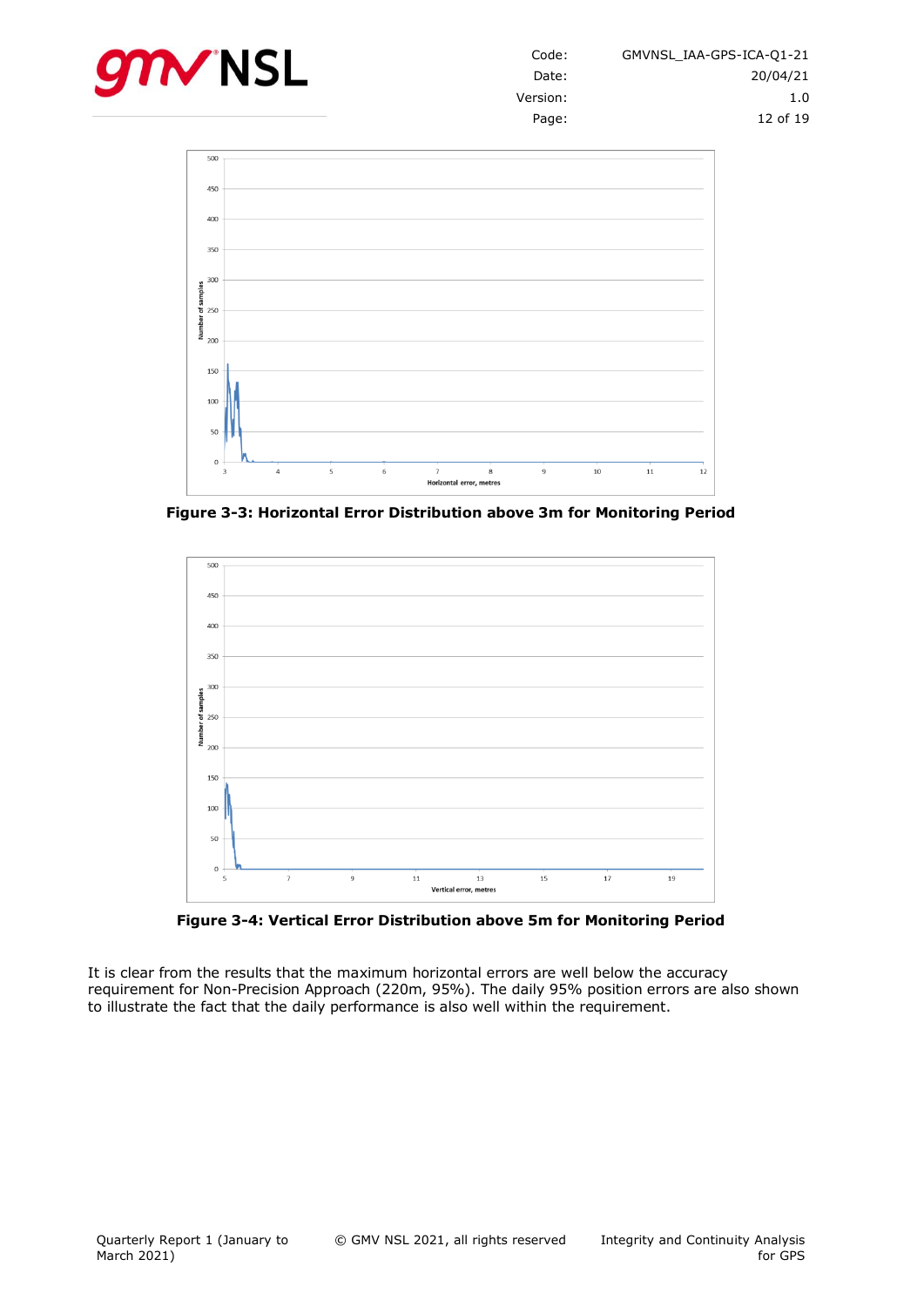



<span id="page-12-0"></span>**Figure 3-5: Horizontal Position Accuracy (95%) for Monitoring Period**



<span id="page-12-1"></span>**Figure 3-6: Vertical Position Accuracy (95%) for Monitoring Period**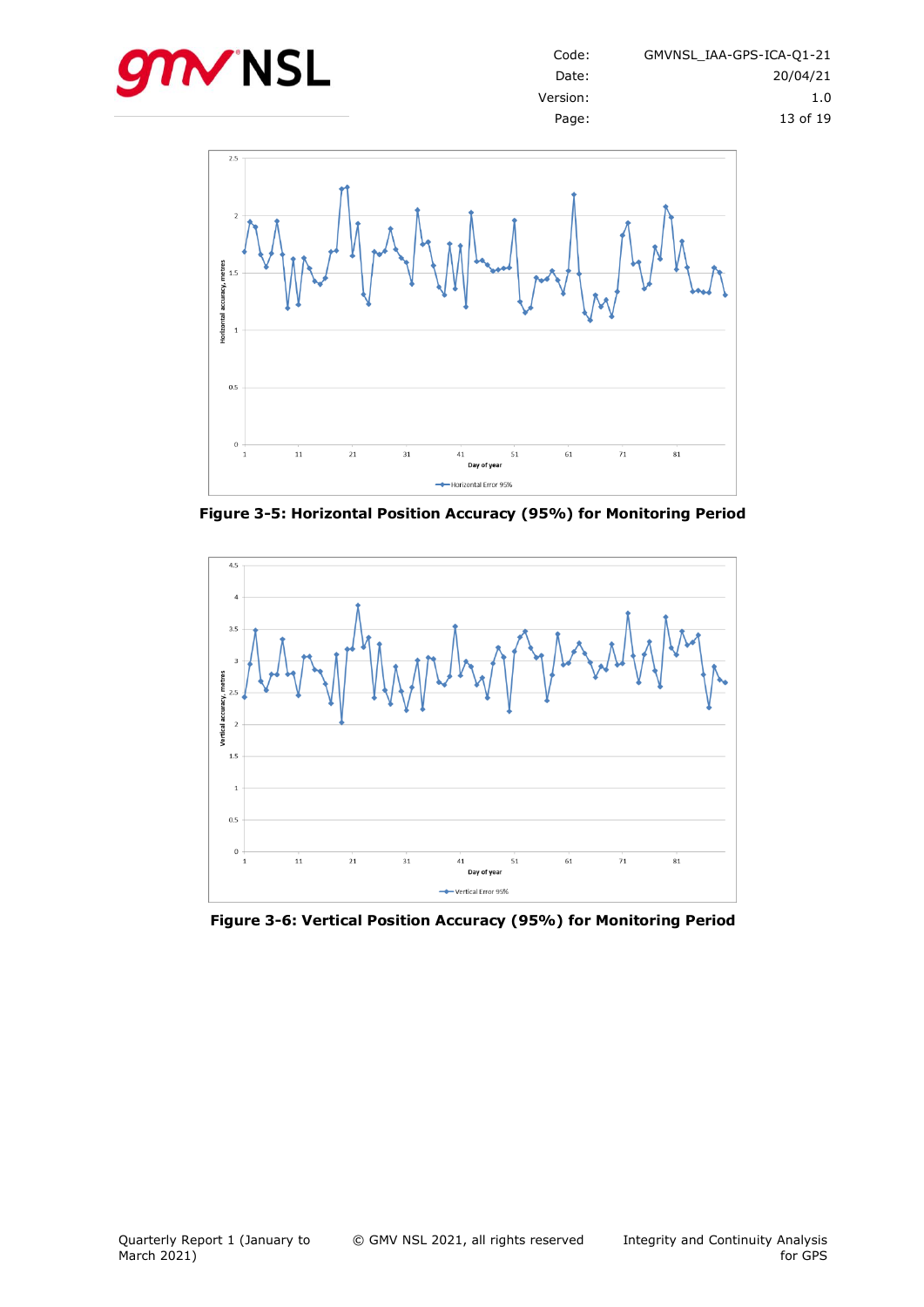

Code: GMVNSL\_IAA-GPS-ICA-Q1-21 Date: 20/04/21 Version: 1.0 Page: 14 of [19](#page-18-0)

## <span id="page-13-0"></span>4. INTEGRITY

The approach taken here is as stated in Section 1.2, with the integrity data generated based on the known positions of the antennas. The basic assumption made is that the receiver is fault free and that its integrity function has a probability of missed detection (Pmd) of 0.001. The process adopted here involves firstly mapping the ICAO requirements to the period under investigation to enable the determination of compliance with ICAO requirements. Given the Pmd of 0.001 and that the integrity risk for NPA is specified as  $1x10^{-7}$  per hour, the SiS probability of failure is determined as  $1x10^{-4}$  per hour. Because of the effect of dynamics and/or contextual factors on aircraft attitude, it is assumed that there are 3600 independent measurements in any given hour. This translates to a probability of failure of  $2.78 \times 10^{-8}$  per sample. Therefore, for the period analysed (i.e. 7776000 samples) the maximum allowable number of failures is 0.22.

The next step compares the positioning solutions as determined from the measurements and the known positions of the antenna. The resulting position errors are then compared to the alert limit for NPA. Finally, the number of violations (the cases where the position errors are larger than the alert limit) is compared to the maximum allowable number of failed satellites (i.e. 0.22). It is on this basis that compliance (or non-compliance) with ICAO's integrity requirements has been determined. It should be noted that this is a rather simple approach as it does not account for the uncertainties in the quantities being compared, particularly in the case of position solutions and the coordinates of the antennas. However, as the Alert Limit is large compared to the normal level of positioning error it is a reasonable approximation.

The distributions of horizontal and vertical errors for the period January to March 2021 were shown in section [3.](#page-10-0) It was seen that the horizontal errors were usually around 1-2m with a maximum value of around 3.5m. As there are no horizontal position errors that are even close to 556m, this means that the integrity requirement was met during the monitoring period.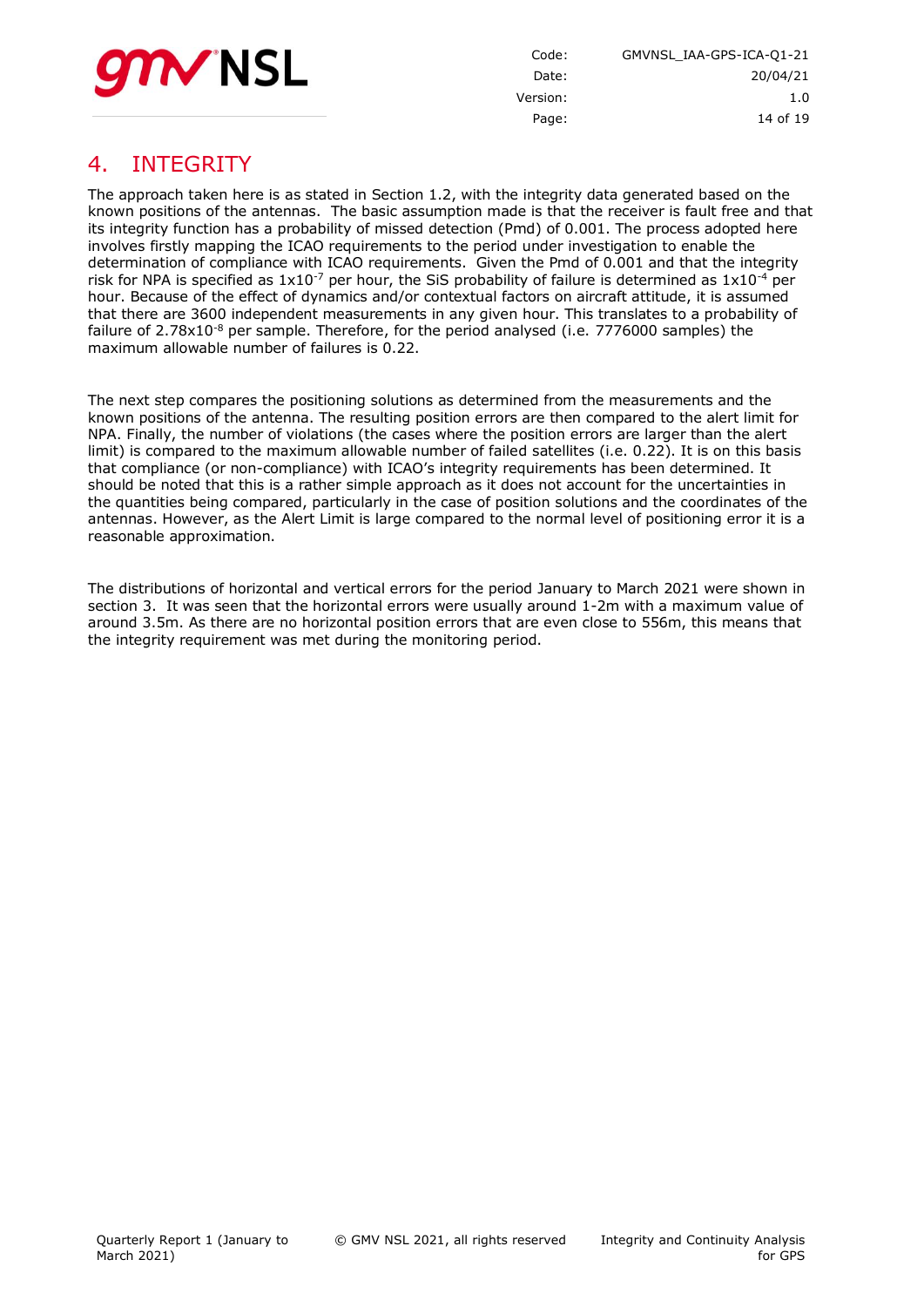

## <span id="page-14-0"></span>5. CONTINUITY

The continuity in the monitoring period is computed as:

$$
continuity = 1 - \frac{CTI}{MTBF}
$$

Where CTI is the continuity time interval (1hr in this case),

MTBF is the mean time between failures, which is computed as total time divided by number of failure events.

A failure event is counted as any period lasting for more than 10 seconds where:

- HPL cannot be computed (i.e. <5 satellites in view above elevation mask);
- Computed HPL > Alert Limit (i.e. 556m);
- Computed horizontal position error > Alert Limit;
- Any combination of the above.

It should be noted that continuity only considers failures due to unscheduled events, and so any periods of high HPL for example that have been previously informed via a NANU are not counted as a failure for continuity. During the monitoring period of January to March 2021 the following potential failure events were observed.

| <b>Start Date</b> | <b>Start Time</b> | <b>Outage</b><br><b>Duration</b><br>(secs) | <b>Reason for</b><br><b>Outage</b>                                                | <b>Comments</b>                                                                                                                                                                                                                                                            |  |
|-------------------|-------------------|--------------------------------------------|-----------------------------------------------------------------------------------|----------------------------------------------------------------------------------------------------------------------------------------------------------------------------------------------------------------------------------------------------------------------------|--|
| 04/02/2021        | 16:27:58          | 15                                         | Mixture of no PL<br>(only 4 SVs) and no<br>solution $(4 SVs)$                     | There is a reduction in<br>number of satellites used<br>and also a drop in SNR for<br>all satellites, which<br>suggests a local<br>interference event rather<br>than an SIS problem as<br>this is not seen at other<br>sites at the same time.                             |  |
| 04/02/2021        | 16:50:33          | 11                                         | Mixture of high HPL<br>(>556m), no PL<br>(only 4 SVs) and no<br>solution (<4 SVs) | There is a reduction in<br>number of satellites used<br>and also a drop in SNR for<br>all satellites, which<br>suggests a local<br>interference event rather<br>than an SIS problem as<br>this is not seen at other<br>sites at the same time.                             |  |
| 14/02/2021        | 13:42:21          | 1                                          | No solution $(< 4$<br>SVs)                                                        | There is a sudden drop in<br>number of satellites used<br>and also a drop in SNR for<br>all satellites. This suggests<br>a local issue (with the<br>receiver to local<br>interference) rather than a<br>system problem, as the<br>event is not seen at other<br>locations. |  |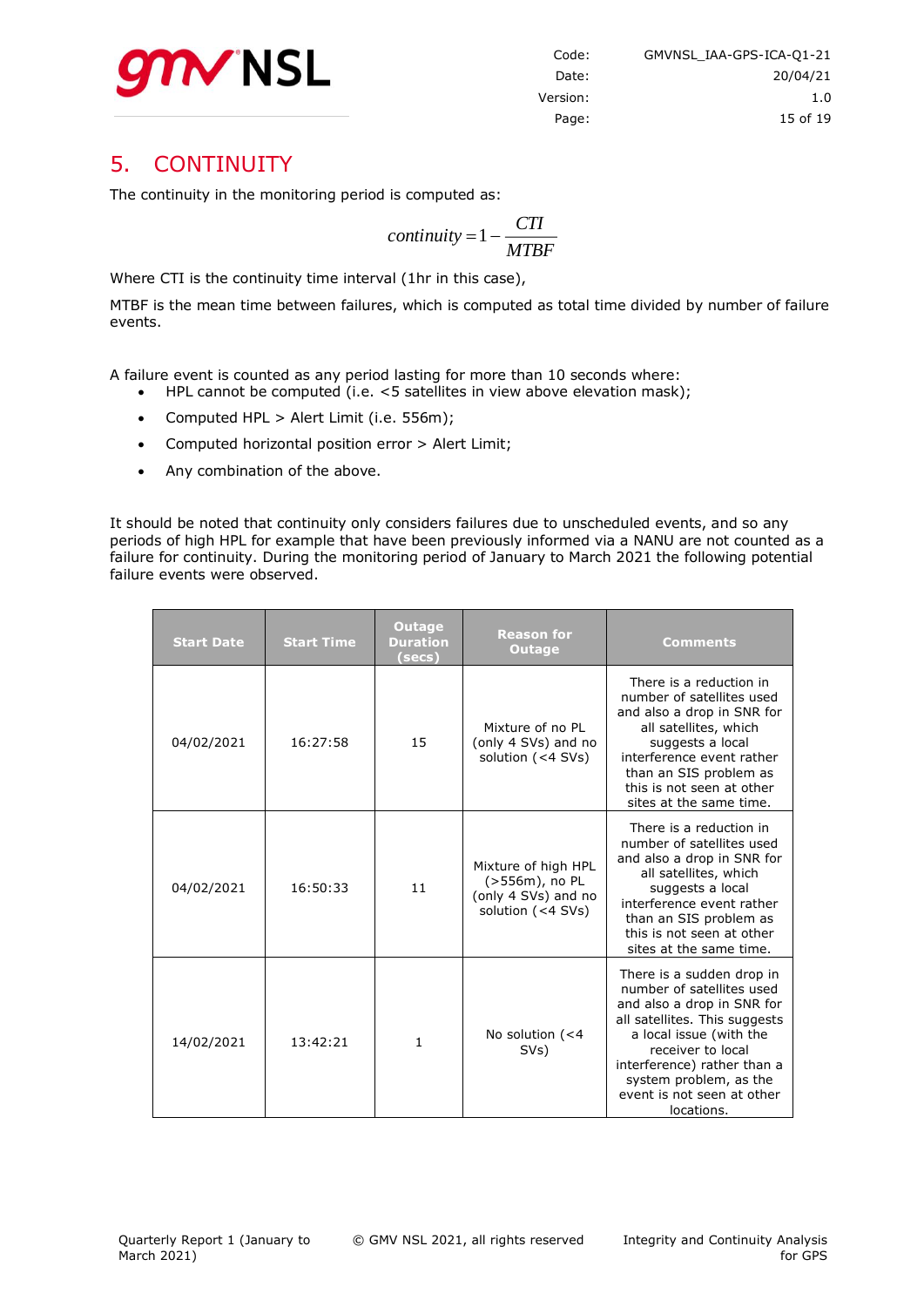

| <b>Start Date</b> | <b>Start Time</b> | Outage<br><b>Duration</b><br>(secs) | <b>Reason for</b><br><b>Outage</b> | <b>Comments</b>                                                                                                                                                                                                                                                            |
|-------------------|-------------------|-------------------------------------|------------------------------------|----------------------------------------------------------------------------------------------------------------------------------------------------------------------------------------------------------------------------------------------------------------------------|
| 28/02/2021        | 13:05:40          | $\mathcal{P}$                       | No solution $(< 4$<br>SVs)         | There is a sudden drop in<br>number of satellites used<br>and also a drop in SNR for<br>all satellites. This suggests<br>a local issue (with the<br>receiver to local<br>interference) rather than a<br>system problem, as the<br>event is not seen at other<br>locations. |

#### **Table 5-1: Summary of Outages during Monitoring Period**

<span id="page-15-0"></span>It can be seen that there are 4 possible events during this period. However, 3 of them last for less than 10 seconds and all of them appear to be due to a local issue with data loss rather than a system problem. Therefore, the continuity is 100%, which does meet the requirement in this period.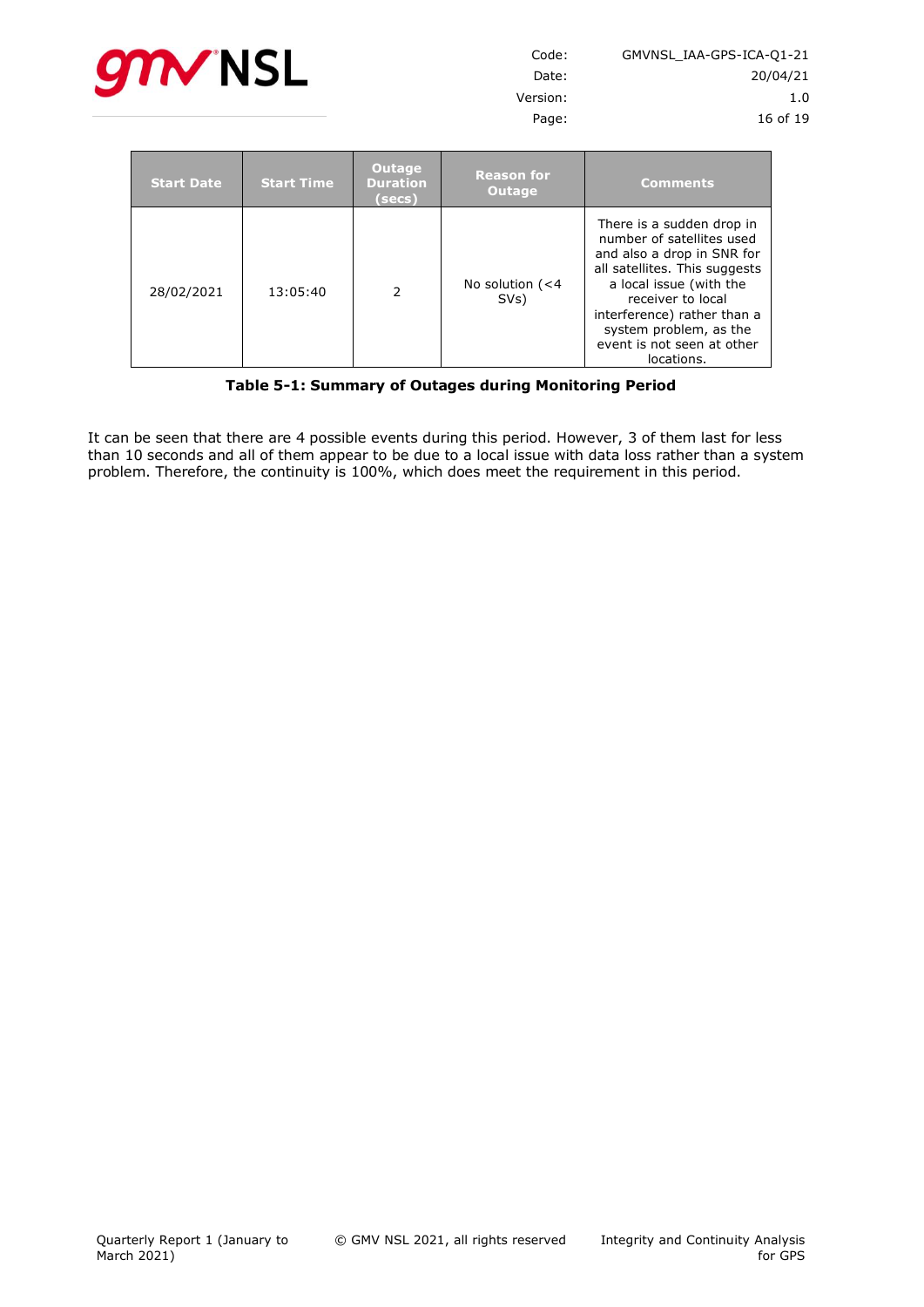

| Code:    | GMVNSL IAA-GPS-ICA-01-21 |
|----------|--------------------------|
| Date:    | 20/04/21                 |
| Version: | 1. $\Omega$              |
| Page:    | 17 of 19                 |

## <span id="page-16-0"></span>6. AVAILABILITY

The availability in the monitoring period is computed as:

*MTBO MTTR MTBO availability*

Where MTBO is the mean time between outage, which is computed as total time divided by number of outage events, and MTTR is the mean time to restore, which is computed as total outage time divided by number of outage events.

In the same way as for continuity analysis, outages are identified and used to compute the MTBO and MTTR figures. The difference in this case is that availability includes outages due to scheduled as well as unscheduled outages. Based on the list of outages from [Table](#page-15-0) 5-1 it can be seen that during this period there were no system outages lasting for more than 10 seconds in this period and therefore the availability is 100%. This does fit in with the availability requirements specified in section 2.2.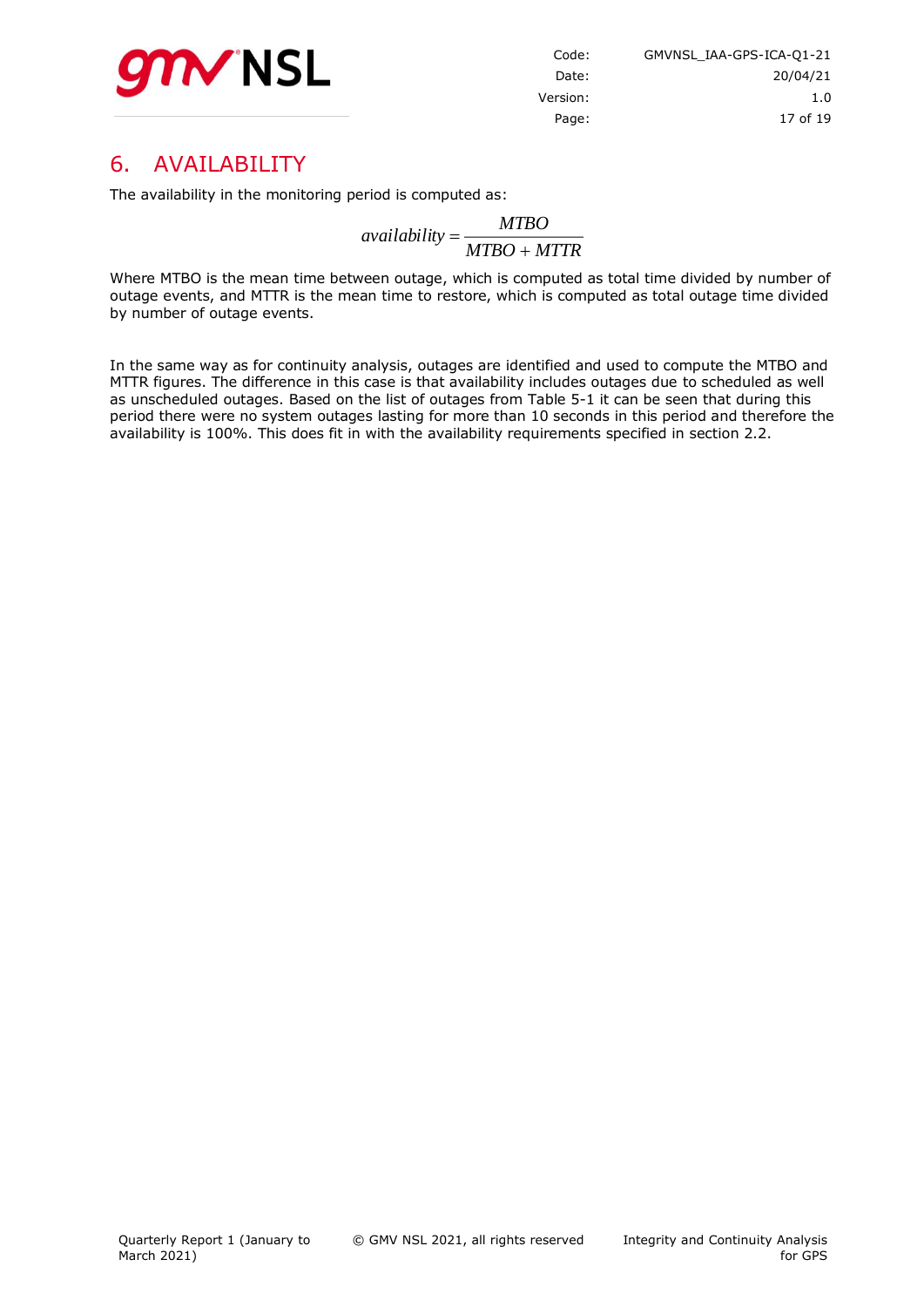

## <span id="page-17-0"></span>7. CONCLUSIONS

The GPS performance has been assessed against the ICAO requirements for the period of January to March 2021.

- **Accuracy** 
	- **-** Horizontal accuracy checked against threshold of 220m.
	- **-** 95% horizontal accuracy <3m on each day
	- **-** Accuracy requirement is passed
- **Integrity** 
	- **-** Horizontal error checked against alert limit of 556m.
	- **-** Maximum horizontal errors <5m
	- **-** Integrity requirement is passed.
- Continuity
	- **-** Results checked for outages (<5 satellites, position error > alert limit, protection level > alert limit).
	- **-** No system outages identified
	- **-** Continuity is 100% and therefore requirement is met.
- **Availability** 
	- **-** Results checked for outages (<5 satellites, position error > alert limit, protection level > alert limit).
	- **-** No system outages identified.
	- **-** Availability is 100% and therefore requirement is met.